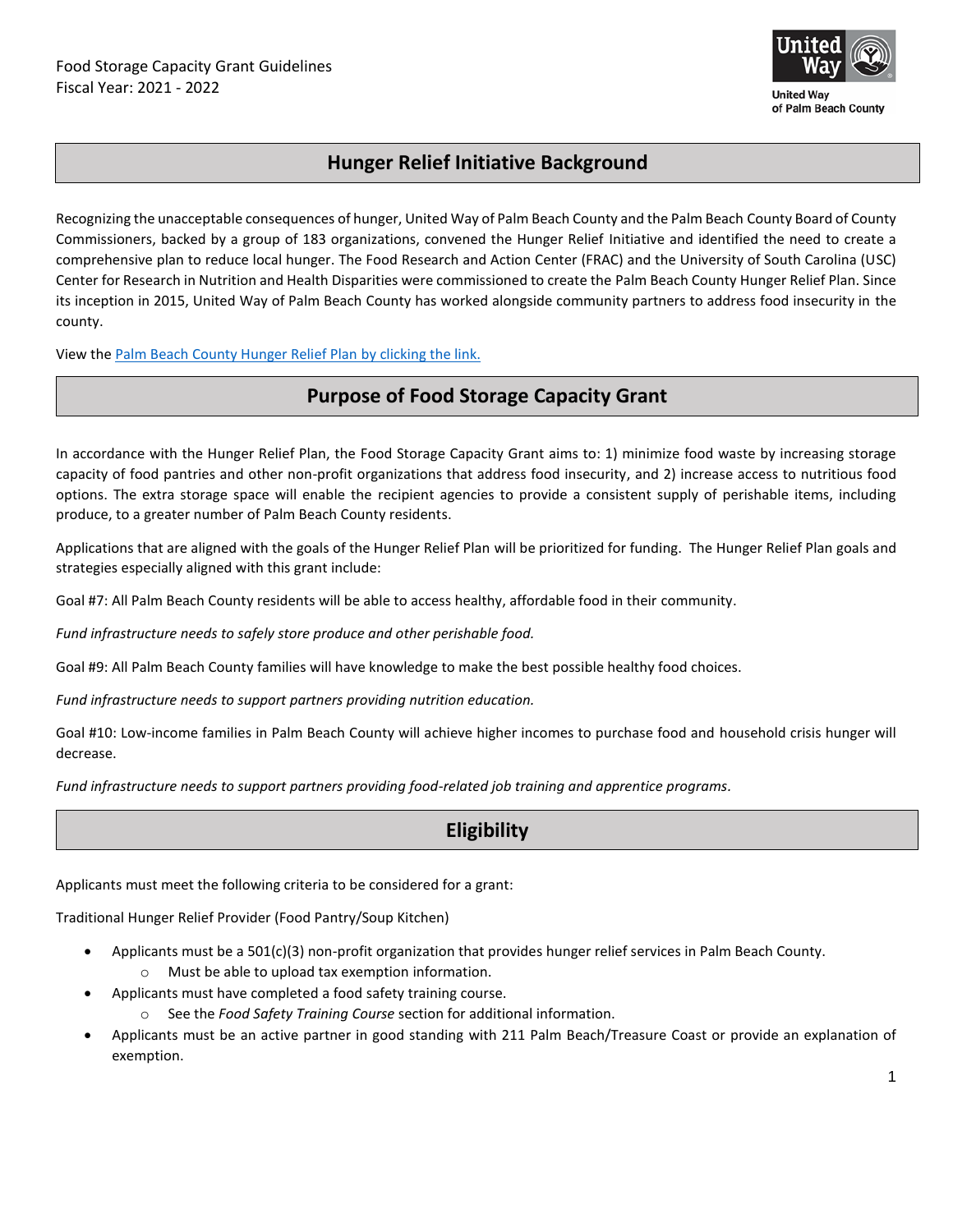

- o See the *Partnership with 211 Palm Beach/Treasure Coast* section for additional information.
- Applicants must have an active partnership with a local food bank for a minimum of three months (Palm Beach County Food Bank, Feeding South Florida, Farm Share Inc., or The Glades Initiative).
	- o See the *Required Documents* section for additional information.

Other Specialized Food Provider

- Applicants must be a 501(c)(3) non-profit organization that provides hunger relief services in Palm Beach County.
	- o Must be able to upload tax exemption information.
- Applicants must have completed a food safety training course.
	- o See the *Food Safety Training Course* section for additional information.
- Applicants must be an active partner in good standing with 211 Palm Beach/Treasure Coast or provide an explanation of exemption.
	- o See the *Partnership with 211 Palm Beach/Treasure Coast* section for additional information.
- Applicant must have an active partnership with a food provider or be a food provider.
	- o See the *Required Documents* section for additional information.

Examples of a specialized food provider include but are not limited to:

- Childcare provider or after school care provider
- Nutrition education provider
- Farmers market/pop-up market
- Community farm/garden

• Special diet food provider

- Congregate meal site
- Job training or apprenticeship provider (must be food-related)

### **Food Safety Training Course**

Applicants must have a valid food safety training certificate recognized by the State of Florida. The food safety training certificate can be obtained from any of the state approved providers such as, the [National Registry of Food Safety Professionals](https://www.usfoodhandler.com/) an[d 360 Training.](https://www.360training.com/food-beverage-programs/food-handlers-certificate/florida-food-handler-certificate) It should cost no more than \$15 to obtain the food safety certification. The training takes no longer than 2-hours.

### **Partnership with 211 Palm Beach/Treasure Coast**

Applicants must be partnered with 211 Palm Beach/Treasure Coast OR provide a reasonable explanation for exemption, i.e., serve a protected or specific population OR agrees to establish partnership with 211 Palm Beach/Treasure Coast post-award.

#### **Proof of partnership:**

• Scanned copy of the applicant's current signed Affiliate Agreement Form with 211 Palm Beach/Treasure Coast as proof of partnership.

#### **Seeking partnership with 211 Palm Beach/Treasure Coast**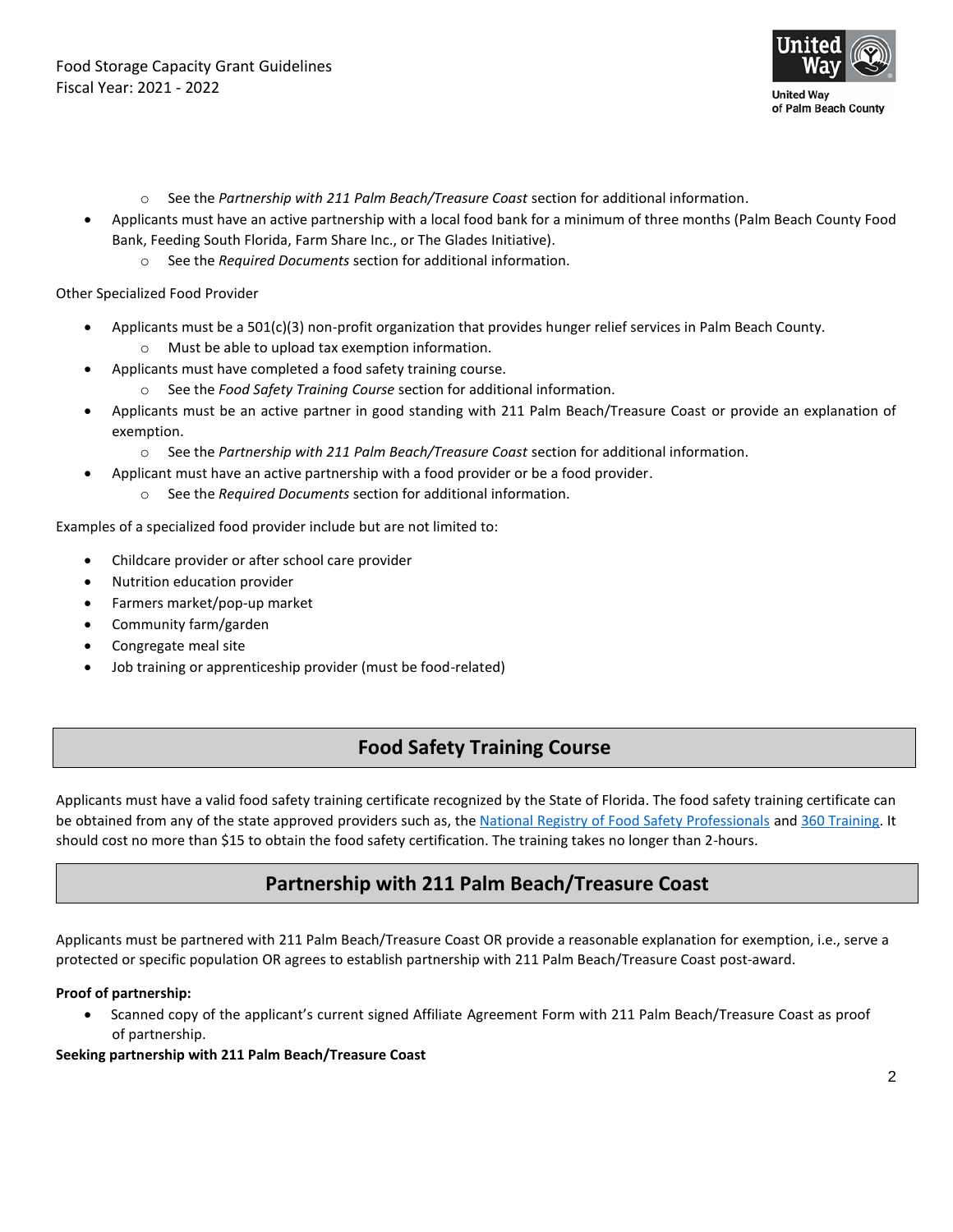

- Already a partner with 211 Palm Beach/Treasure Coast and need to obtain an agreement copy.
	- o Call Judith Hechtman, Data Base Specialist, 954-609-5050.
- Need to partner with 211 Palm Beach/Treasure Coast. Not listed in their database.
	- o Call Judith Hechtman, Data Base Specialist, 954-609-5050.

NOTE: Process takes one week.

#### **Letter of Exemption:**

• In a typed letter, provide a detailed explanation on why the applicant should be excused of partnership with 211 Palm Beach/Treasure Coast. This option may be available for applicants serving a protected population in which publicly advertised information would be a violation of privacy, or for applicants only serving a specific group of people. Letter of Exemption does not guarantee eligibility acceptance.

#### **Post-award Partnership:**

• If an applicant is unable to attain partnership with 211 Palm Beach/Treasure Coast prior to the submission deadline, applicant must provide written notice of intent and agrees to establish an active partnership with 211 Palm Beach/Treasure Coast within thirty (30) days of submission. Failure to meet this requirement in the time stated will lead to a rejection of application.

### **How to Access Required Documents**

#### *Traditional Hunger Relief Provider*

Applicants must have an active partnership with a local food bank for a *minimum of three months* (Palm Beach County Food Bank, Feeding South Florida, Farm Share Inc., or The Glades Initiative).

Applicants must provide three (3) months proof from all their food sources. For example, multiple food banks, food rescue, donations, and other consistent food sources.

#### Palm Beach County Food Bank

#### **Proof of partnership**

• Scanned copy of the applicant's signed current Partner Agency Handbook Form.

#### **Proof of food received**

- Applicant must provide three (3) months of order receipts including total weight of order.
- Acceptable forms of evidence:
	- o Scanned hard copy of detailed order receipts.
	- o To access online: Go to your [Primarius](https://pbcfoodbank.primarius.app/pww/Home/Login/) order account select *Order History – Completed Orders – View Order.*

#### Feeding South Florida

#### **Proof of partnership**

- Scanned copy of the applicant's signed current fiscal year partnership contract with Feeding South Florida **Proof of food received**
- Applicant must provide three (3) months of order receipts including total weight of order.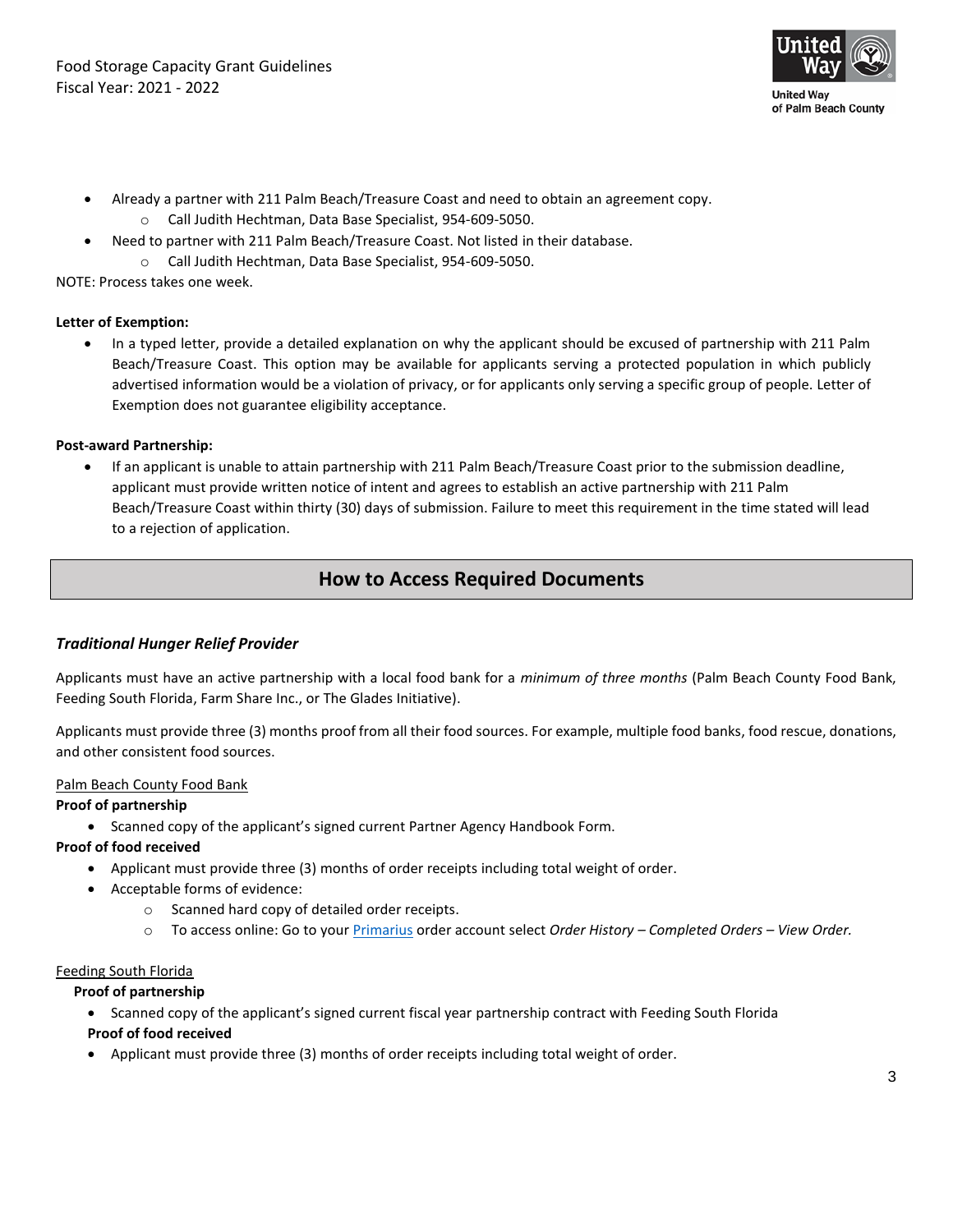

- Acceptable forms of proof:
	- o Scanned hard copy of detailed order receipts.
	- o Contact your Feeding South Florida representative if hard copy is not available.

#### Farm Share, Inc.

#### **Proof of partnership**

• Scanned copy of the applicant's signed current partner agreement contract with Farm Share, Inc.

#### **Proof of food received**

- Applicant must provide three (3) months of order receipts including total weight of order.
- Acceptable forms of proof:
	- o Scanned hard copy of detailed order receipts.
	- o Contact your Farm Share, Inc. representative if hard copy is not available.

#### The Glades Initiative

#### **Proof of partnership**

• Scanned copy of the applicant's signed current partner agreement contract with The Glades Initiative.

#### **Proof of food received**

- Applicant must provide three (3) months of order receipts including total weight of order.
- Contact The Glades Initiative a[t food@gladesinitiative.org](mailto:food@gladesinitiative.org) to request a copy of order receipt.

NOTE: If your order history contains TEFAP allocations, contact your current or previous TEFAP food provider for a detailed report that includes poundage. Total number of cases is not acceptable as a form of proof.

#### *Other Providers*

Applicant must have an active partnership with a food provider or be a food provider.

Applicants must provide three (3) months proof from all their food sources. For example, community garden, food rescue, donations, and other consistent food sources.

#### **Proof of partnership**

• Scanned copy of the applicant's signed current partner agreement contract OR Letter of Support from food provider OR proof of production.

#### **Proof of food received**

- Applicant must provide three (3) months of order receipts including total weight of order.
- OR applicant must provide three (3) months proof of food production including total weight.

# **Monthly Activity Sheet**

**Provide activity sheets from the past three months**. These documents will be used to confirm food distribution and community participation and will be a determining factor for award decisions. An acceptable form of proof includes sign-in sheets including total number of people served with the respectable dates.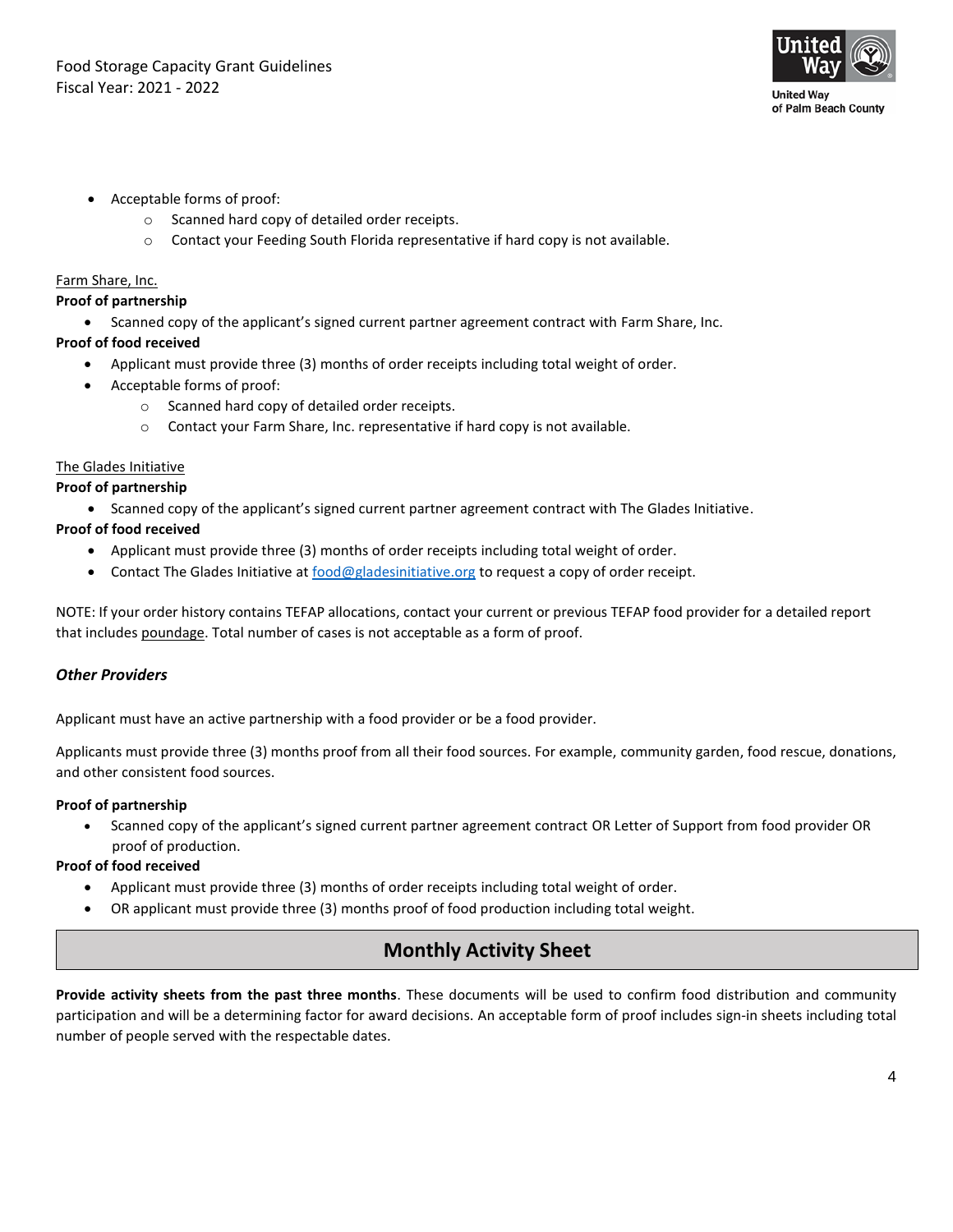

## **Request Categories**

Applicants can request multiple units and/or a combination of food storage units. Historically the Food Storage Capacity Grant has funded the following:

- 1. Freezer (21 cubic feet)
- 2. Commercial refrigerator (47 cubic feet)
- 3. Dry Storage. Examples of eligible items include:
	- a. Shelving
	- b. Air conditioning unit(s)

The Food Storage Capacity Grant will fund other food storage related items upon request. Examples of eligible other items include:

- 4. A larger or smaller refrigerator
- 5. A walk-in freezer
- 6. A walk-in cooler
- 7. Retro-fitted containers
- 8. Other requests will be considered.
	- a. For questions pertaining to other types of food storage funding, view the Information Session recording or email [hungerrelief@unitedwaypbc.org](mailto:hungerrelief@unitedwaypbc.org)

The Food Storage Capacity Grant does not fund the following:

- Repairs to existing cold or dry storage equipment
- Refrigerated transportation
- Central air conditioning
- Pallet jacks
- Electrical upgrades or repairs

All cold and dry storage equipment must be located at the agency and be used only for the purpose of serving the community. Awarded units must exclusively be used for food storage. The recipient is responsible for any repair and maintenance costs after the unit(s) is delivered. The Food Storage Capacity Grant review panel reserves the right to make final approval about the type of units to be awarded.

NOTE: The dimensions are provided for reference purposes only. Actual dimensions may vary. See Appendix C for examples.

# **Submission Instructions**

Applications must be submitted no later than June 29, 2022.

Applications must be complete and include all requested information to be considered:

- Completed and signed Food Storage Capacity Grant Application
- IRS 501(c)(3) Determination Letter
- Food Safety Training Course Certificate
- Proof of 211 Palm Beach/Treasure Coast Partnership OR Letter of Exemption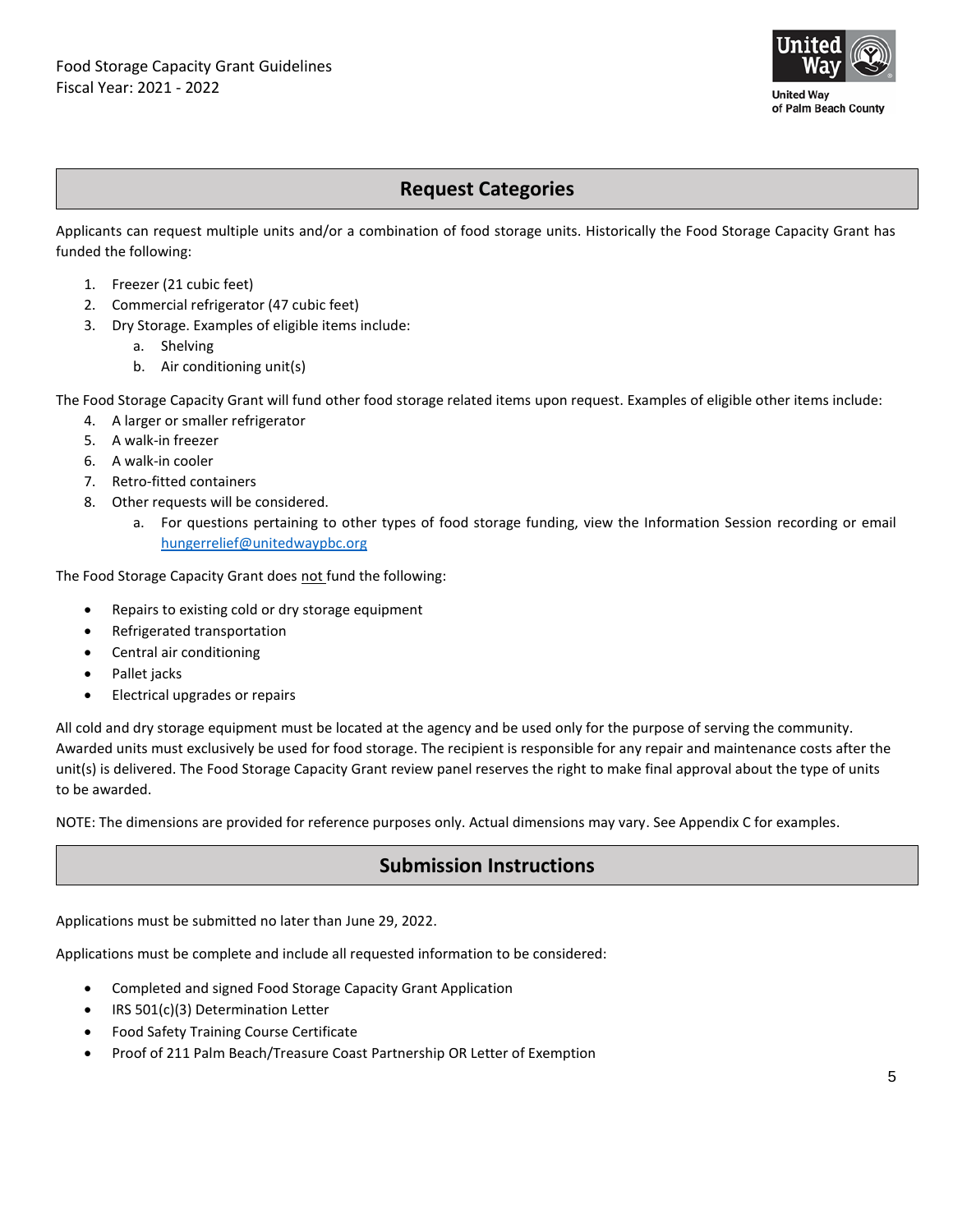

- Proof of Food Received for the past three months from all consistent food sources
- Monthly Activity Sheet for the past three months

#### *Traditional Hunger Relief Provider*

• Proof of Local Food Bank Partnership (must be partnered for a minimum of three months)

#### *Other Provider*

• Proof of active partnership with a food distributor OR food production (must be partnered or producing for a minimum of three months)

### **Application Review Process**

Applications will be reviewed by community volunteers. Applicants may be contacted regarding their application during the review process should volunteers have questions. Based on the review of the applications, the volunteers will recommend grant awards. The recommendations will be presented to the United Way of Palm Beach County Hunger Relief Advisory Council for final approval. Award decisions will be announced on July 25, 2022.

# **Award Requirements**

As a condition of receiving a storage unit(s) the applicant agrees to the following conditions.

- a. Confirm that building electrical outlets meet local code requirements and can handle the added electrical voltage.
- b. Maintain the unit(s) in good working condition.
- c. Cold and dry storage unit(s) must be located at the agency and must be used only for the purpose of storing food that will be distributed to the community.
- d. Cold and dry storage unit(s) may not be used for personal purposes.
- e. The agency will not sell and/or donate the unit to any individual, group, or organization.
- f. Keep food stored in the awarded cold storage unit(s) in the appropriate temperature range. The FDA recommends keeping refrigerator temperature at or below 40° F (4° C) while the freezer temperature should be 0° F (-18° C).
- g. Dry goods being stored using awarded dry storage eligible items must be stored 6 inches above the ground, ventilated, and temperature controlled at 78° F (25° C).
- h. Maintain food safety training course certification.
- i. The recipient is responsible for any repair and maintenance costs after the unit(s) is delivered.
- j. Agency agrees to submit at least twice annually to 211 Palm Beach/Treasure Coast, Inc., information regarding available services and related information about the agency and the funded program(s), as requested by 211 Palm Beach/Treasure Coast, Inc. Not applicable for exempted applicants.
- k. Agency requesting Post-award Partnership agrees establish an active partnership with 211 Palm Beach/Treasure Coast within thirty (30) days of application submission.
- l. Submit two semiannual Impact Reports to United Way of Palm Beach County and make itself available for a site visit upon request. See the *Food Storage Impact Report* for deadlines for more information.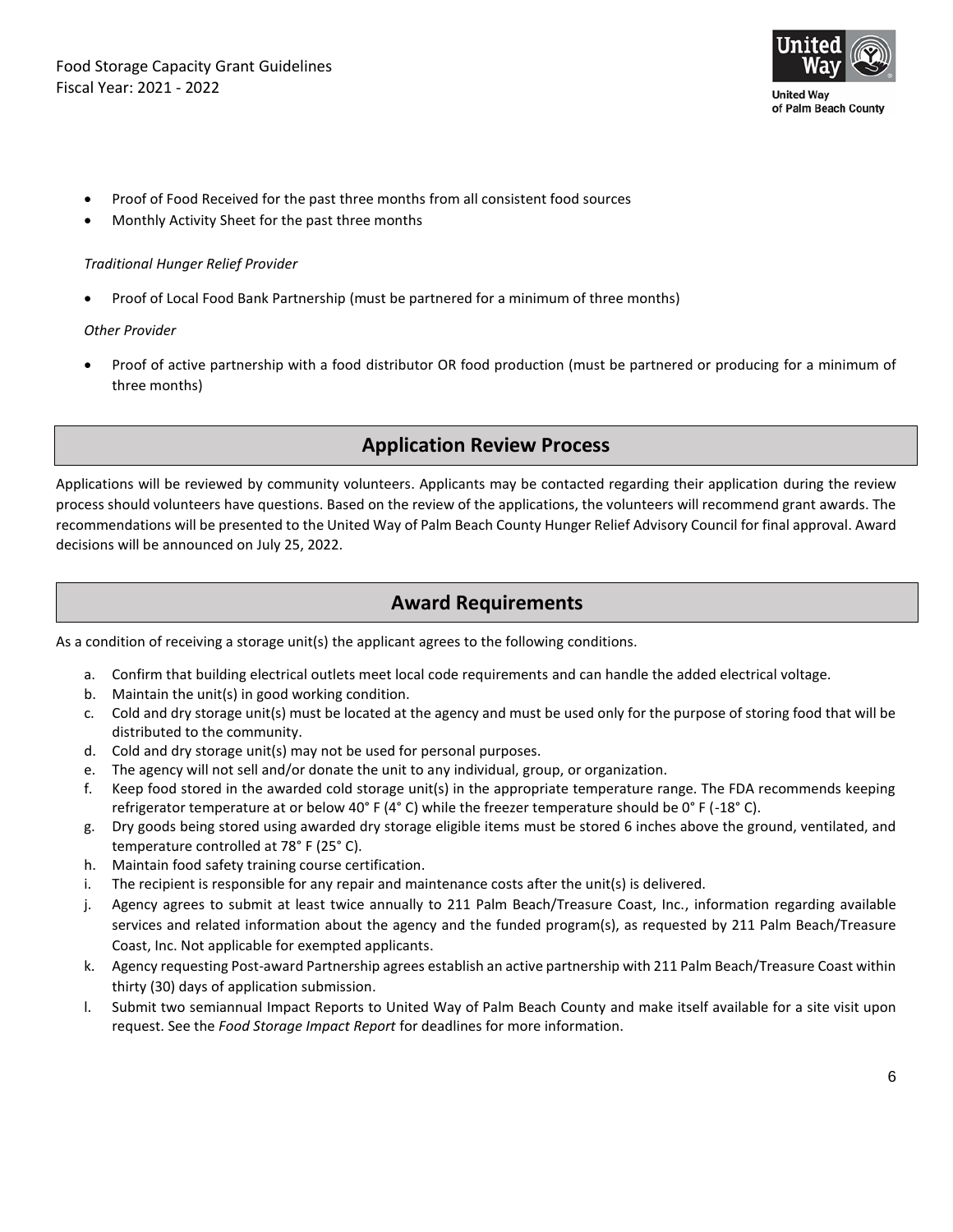

NOTE: Failure to adhere to the listed award requirements could lead up to the loss of the awarded unit(s).

# **Timeline**

| Date                    | <b>Action</b>                    |  |  |
|-------------------------|----------------------------------|--|--|
| May 31, 2022            | <b>Information Session</b>       |  |  |
| June 1, 2022            | <b>Grant Application Opens</b>   |  |  |
| June 29, 2022           | Deadline for RFA Submission      |  |  |
| July 1 - July 22, 2022  | <b>Grant Review/Holidays</b>     |  |  |
| July 18 - July 22, 2022 | Applicant Follow ups (if needed) |  |  |
| July 25, 2022           | <b>Awardees Notified</b>         |  |  |
| March 15, 2023          | <b>First Report Due</b>          |  |  |
| September 15, 2023      | Second Report Due                |  |  |

NOTE: Delivery of unit is dependent upon third-party availability and shipping.

### **Inquiries**

For questions about the Food Storage Capacity Grant Guidelines, contact:

Kathleen Mason, Manager for Hunger Relief United Way of Palm Beach County Email: [HungerRelief@unitedwaypbc.org](mailto:HungerRelief@unitedwaypbc.org) Phone: (561) 375-6633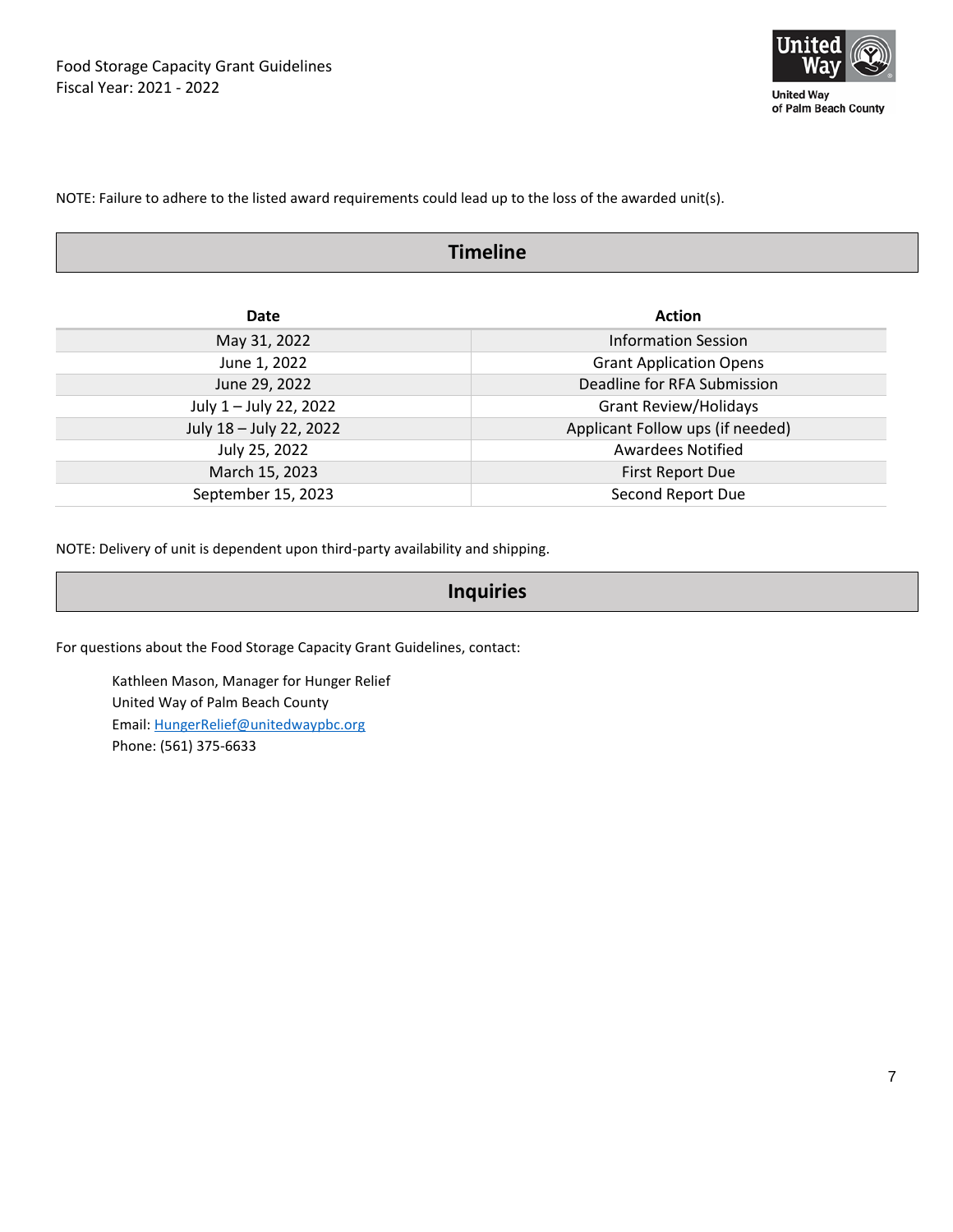

**The following appendices will help you complete the application.**

# **Appendix A**

What are your hours of operation for food distribution? (Please fill in all the days that apply and specify a.m. or p.m. for all times). Under "Frequency," enter how often your organization distributes food on that day throughout the month (i.e., every Thursday, every third Thursday of the month or closed).

Example: If your agency distributes food every Monday through Wednesday from 11:00 a.m. to 2:00 p.m. and every third Saturday of the month from 10:00 a.m. – 11:00 a.m. the hours of operation would look like the chart below:

| What are your hours of distribution? Please fill in all the days that apply and specify A.M. or P.M. for<br>all times. $*$ |           |                   |                 |  |  |  |  |  |
|----------------------------------------------------------------------------------------------------------------------------|-----------|-------------------|-----------------|--|--|--|--|--|
|                                                                                                                            | Frequency | <b>Start Time</b> | <b>End Time</b> |  |  |  |  |  |
| Sunday                                                                                                                     | closed    | n/a               | n/a             |  |  |  |  |  |
| Monday                                                                                                                     | every     | 11am              | 2pm             |  |  |  |  |  |
| Tuesday                                                                                                                    | every     | 11am              | 2pm             |  |  |  |  |  |
| Wednesday                                                                                                                  | every     | 11am              | 2pm             |  |  |  |  |  |
| Thursday                                                                                                                   | closed    | n/a               | n/a             |  |  |  |  |  |
| Friday                                                                                                                     | closed    | n/a               | n/a             |  |  |  |  |  |
| Saturday                                                                                                                   | 3rd week  | 10am              | 11am            |  |  |  |  |  |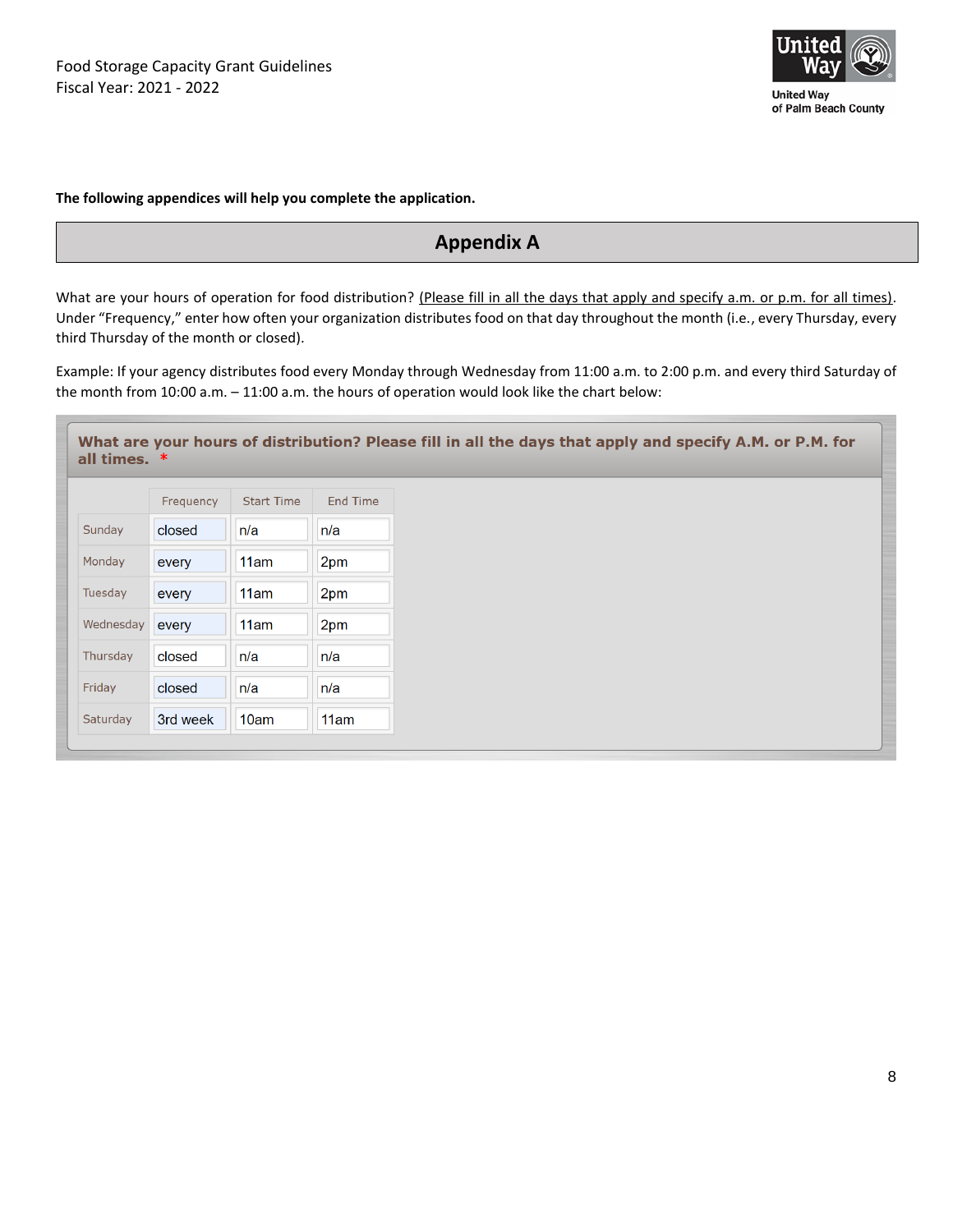

**Appendix B**

What is your current storage capacity in cubic feet for the following types of storage? Type "0" if none.

Example: If your agency has one refrigerator with 24"x29"x65" specification, no freezer, and two shelving units with 16"x 36"x72" specifications, current storage capacity would look like the chart below.

| What is your current storage capacity in cubic feet for the following types of storage? Type "0" if<br>none. $*$ |               |         |           |  |  |  |  |  |
|------------------------------------------------------------------------------------------------------------------|---------------|---------|-----------|--|--|--|--|--|
|                                                                                                                  | Refrigeration | Freezer | Dry Goods |  |  |  |  |  |
| Cubic Feet   26                                                                                                  |               | υ       | 48        |  |  |  |  |  |
|                                                                                                                  |               |         |           |  |  |  |  |  |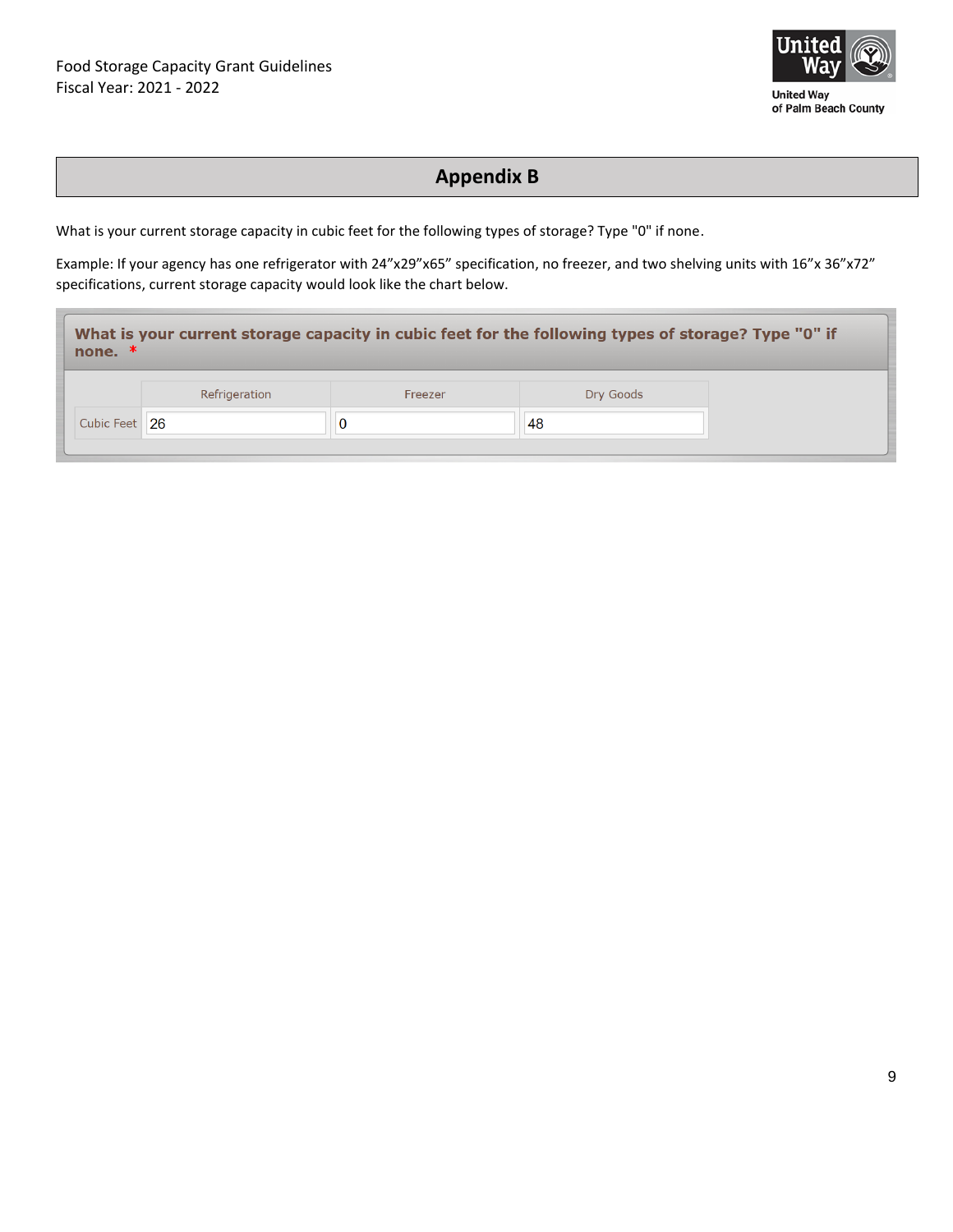